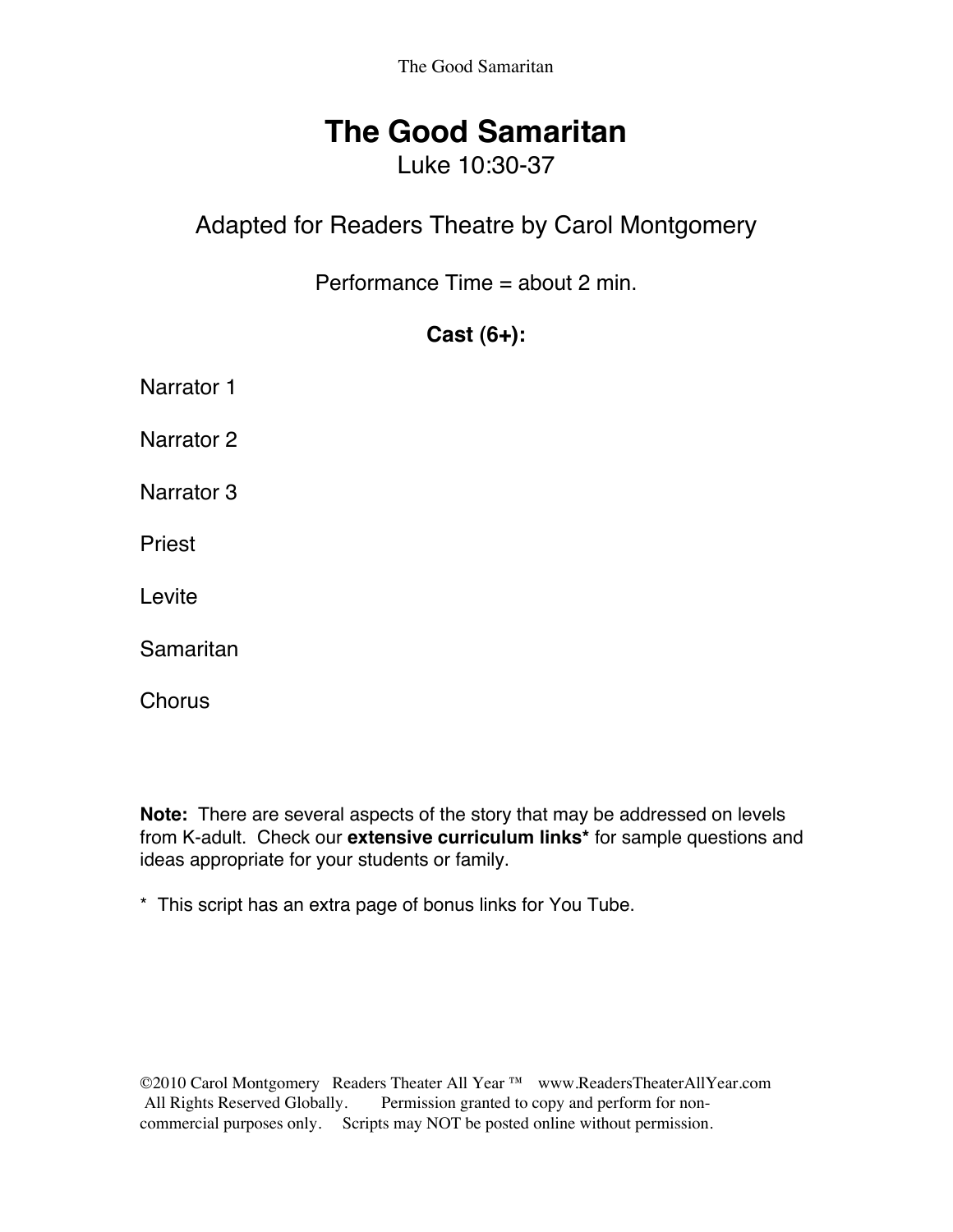# **The Good Samaritan**

#### Luke 10:30-37 Adapted for Readers Theatre by Carol Montgomery

- **Narrator 1:** A man was going on a trip from Jerusalem to Jericho.
- **Narrator 2:** Suddenly he was attacked by robbers who stripped him and beat him up, leaving him half dead beside the road.
- **Narrator 3:** By chance a priest came along the very same road. He said to himself…
- **Priest:** Oh my! What's that by the road up ahead?
- **Narrator 1:** As he got closer, he saw it was a man.
- **Chorus:** It's a man, a man, a horribly dirty, terribly beaten, shocking to look at, MAN!
- **Priest:** (*looks to side and shudders*) Oh, how disgusting. I can't bear to look at him.
- **Narrator 3:** So the priest walked by…
- **Narrator 1:** On the OTHER side of the road.
- **Narrator 2:** A Levite came down the same road and said to himself…
- **Levite:** Hmmm… (*pause*) It looks like there's something by the road up there.
- **Narrator 1:** When he got closer, he also saw it was a man.
- **Chorus:** It's a man, a man, a horribly dirty, terribly beaten, shocking to look at, MAN!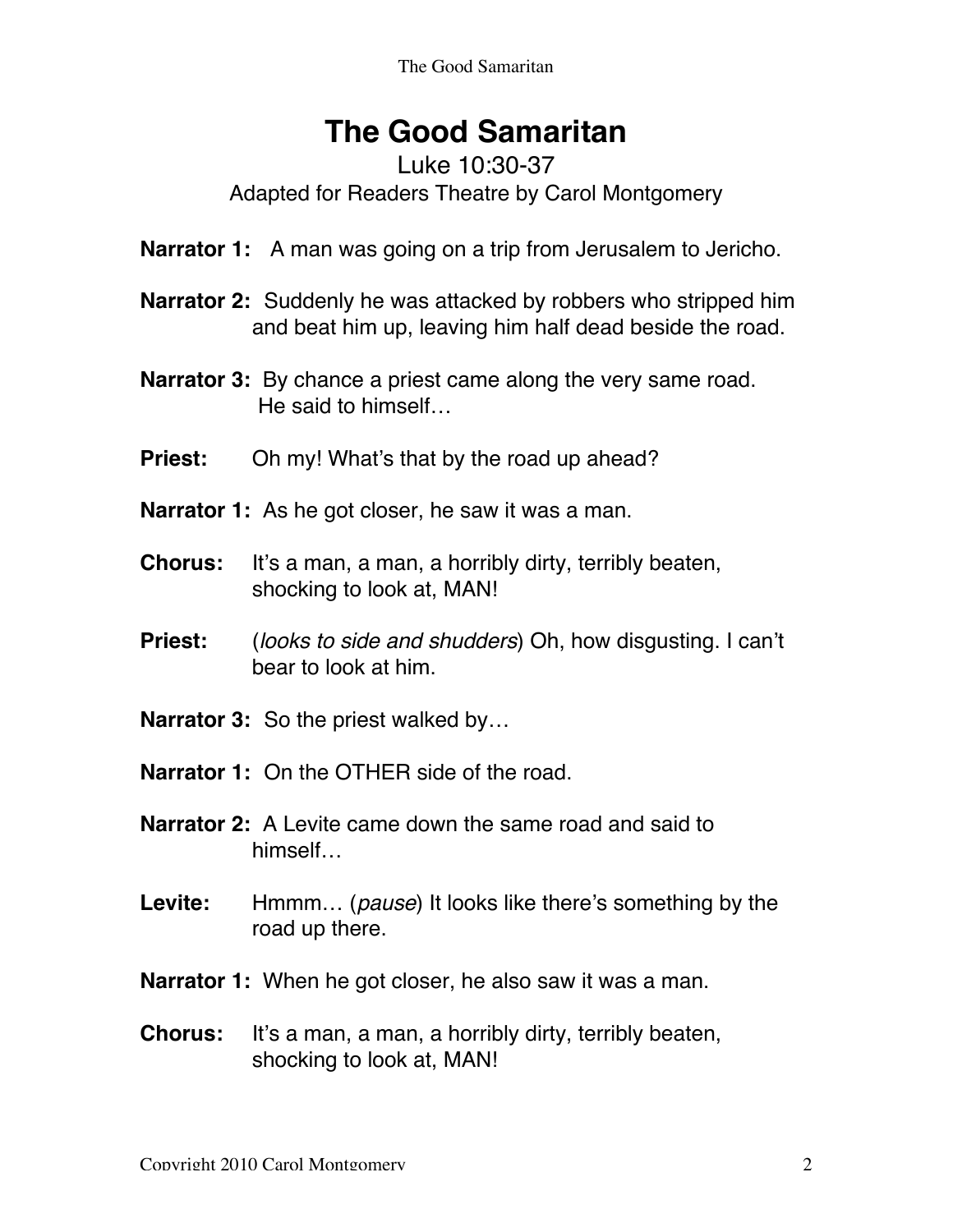- **Levite:** (*looks to the side and frowns*.) Yuk! That's awful. I wonder what he did wrong?
- **Narrator 2:** And the Levite walked by…
- **Narrator 1:** On the OTHER side of the road.
- **Narrator 3:** Finally, a Samaritan who was traveling saw the man.
- **Chorus:** It's a man, a man, a horribly dirty, terribly beaten, shocking to look at, MAN!
- **Samaritan:** (*looks sad*) Oh, you poor man. You've been hurt. You're bruised and bleeding. Here, let me help you.
- **Narrator 2:** So the Samaritan went over to the man, poured oil and wine on his wounds, then bandaged them.
- **Samaritan:** You look horrible. This will help for now, but I must get you to a place where you can rest and heal.
- **Narrator 3:** The Samaritan put the man on his donkey and took him to an inn where he took care of him through the night.
- **Narrator 1:** The next day the Samaritan took out two silver coins worth two days wages and gave them to the innkeeper.
- **Samaritan:** Here, use this money to take care of that poor man. If that's not enough, I'll pay for the rest of his bill when I return.
- **Chorus:** (*like a cheer*) Who? (*stomp*) Who? (*stomp*) Who is in my path? Who? (*stomp*) Who? (*stomp)* Who should I help now?

**Narrators:** (*to audience*) And, **WHO** will you help?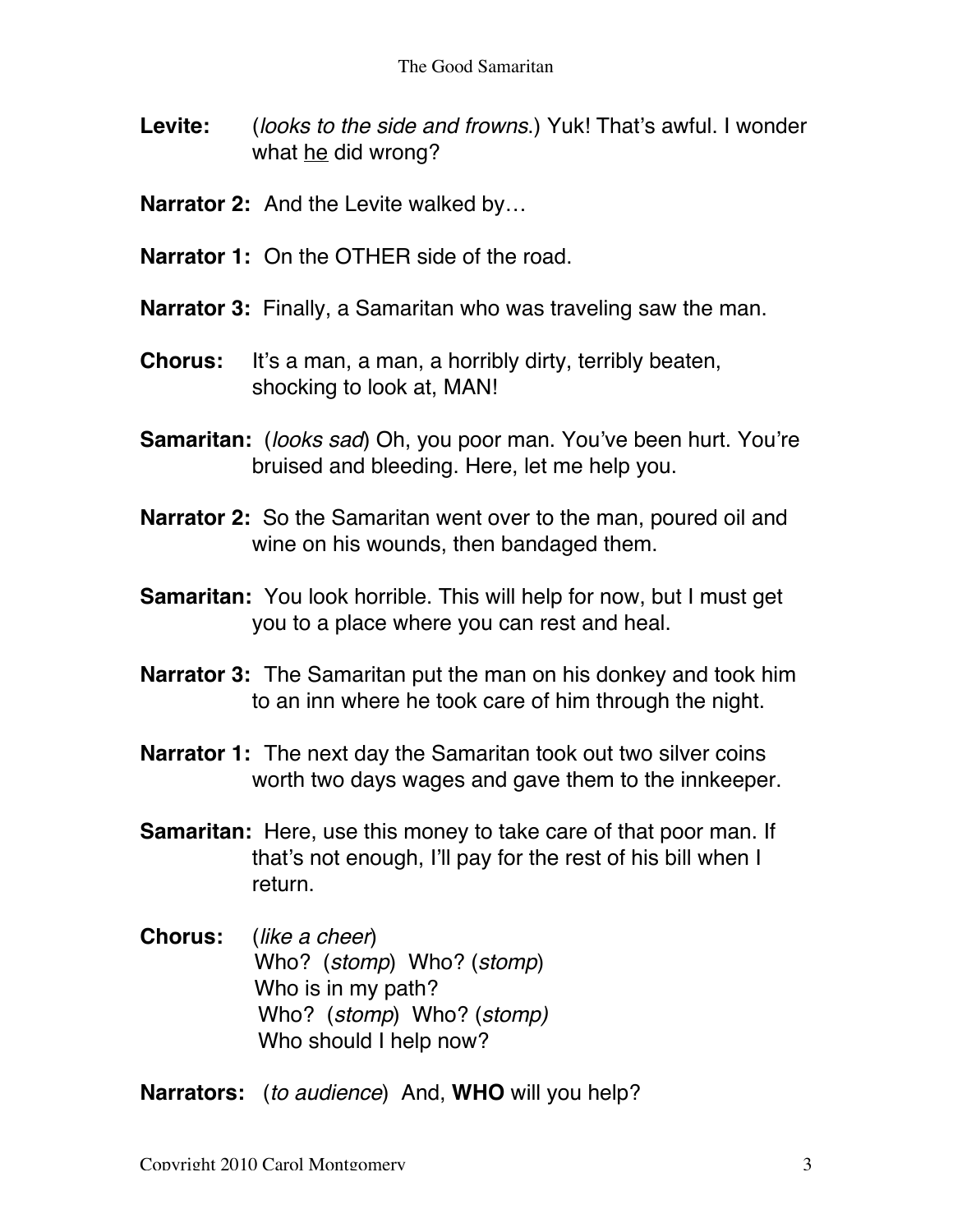## **Curriculum Links (Valid in 2011):**

http://www.dltk-bible.com/jesus/parables\_4-index.htm

Many links, including the King James version of this parable. Plus, puzzles, games, coloring pages, song, and other activities.

http://home.earthlink.net/~huntermarionettes/puptmin/resources/Spat ula.htm

This is a twist on the story of the Good Samaritan by using "Object Theater"—objects used as puppets. It's called "The Good Spatula." Although there is no conversation, only story line, you could have your students write the conversation as a script.

http://ministry-to-children.com/sunday-school-lesson-good-samaritan/ Short lesson plan with some good ideas for grades  $K-5<sup>th</sup>$ .

http://www2.luthersem.edu/dshallue/EduResources/Porter%20spatial. htm

This student-written lesson plan for grades 1-2 mentions the bullying aspect of the story (e.g., have you ever been bullied?). Although the plan suggests drawing a flip book, that's a LOT of drawing for a young class. Making craft stick puppets might be more successful.

http://www2.luthersem.edu/dshallue/EduResources/Ekstrom%20lingu istic.htm

This student-written lesson plan is geared toward high school students with questions that apply to current events.

http://www.redcross.org.uk/What-we-do/Teaching-resources/Lessonplans/The-Good-Samaritan

This lesson plan from the British Red Cross has a LOT of great discussion questions for students ages 10-adult. Some younger students with critical thinking skills may also like to give opinions.

http://www.dltk-bible.com/guides/parables\_4.htm

User-friendly K-3 lesson plan on the Good Samaritan.

## **You Tube (Next page):**